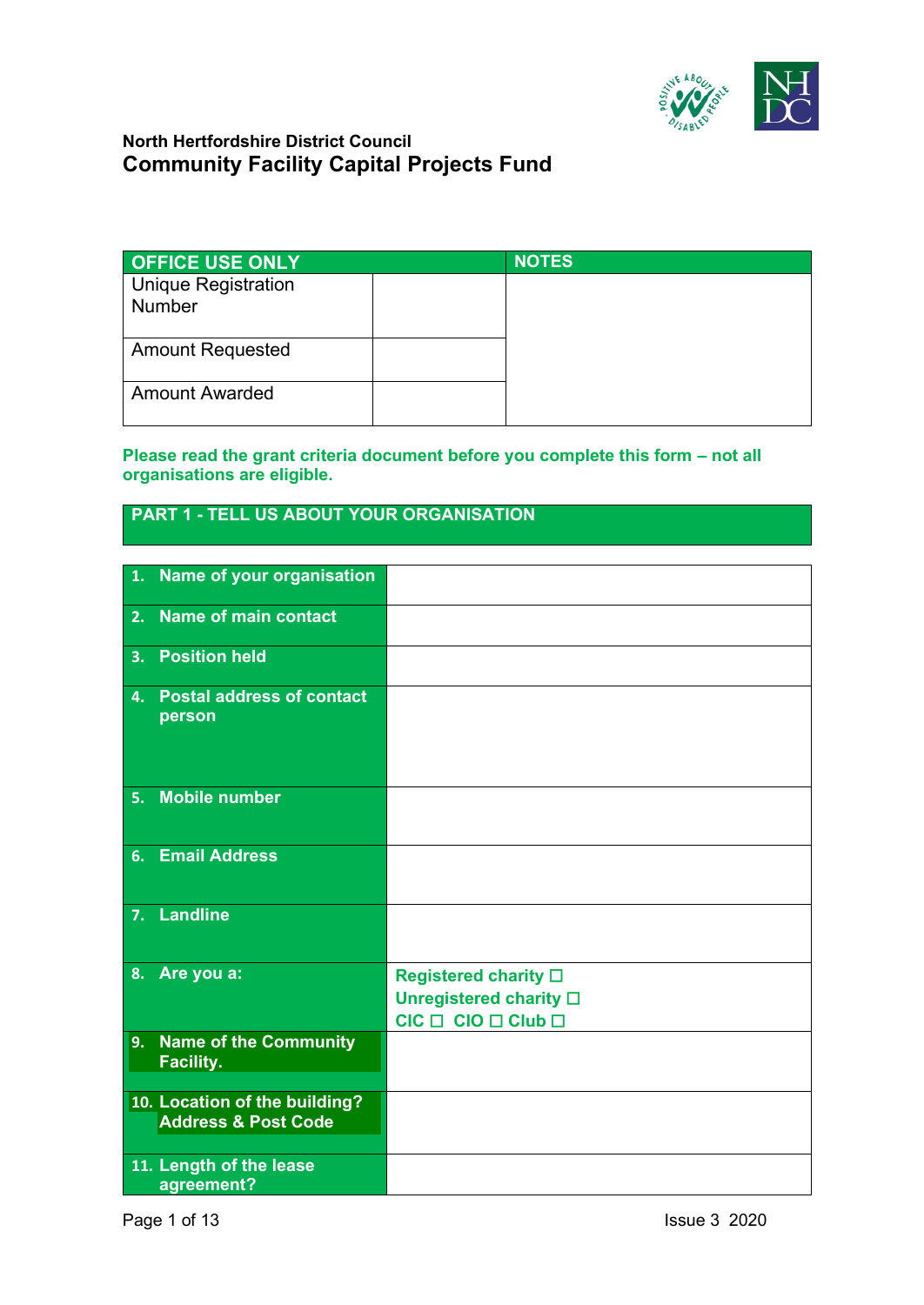

| 12. Do any NHDC Councillors sit |  |
|---------------------------------|--|
| on your committee or have a     |  |
| connection/link to your         |  |
| group?                          |  |
|                                 |  |
|                                 |  |

| 13. How many people are involved in running your group? Please put numbers in<br>boxes below: |  |                             |  |
|-----------------------------------------------------------------------------------------------|--|-----------------------------|--|
| <b>Volunteer Committee</b><br><b>Members</b>                                                  |  | <b>Full Time Paid Staff</b> |  |
| <b>Part Time Paid Staff</b>                                                                   |  | <b>Volunteers</b>           |  |

| 14. Management Committee Details:                                                                |                      |
|--------------------------------------------------------------------------------------------------|----------------------|
|                                                                                                  |                      |
| Name:<br><b>Position held: Chair.</b>                                                            | <b>Home address:</b> |
| Name:<br><b>Position held: Secretary.</b>                                                        | <b>Home address:</b> |
| Name:<br><b>Position held: Treasurer</b>                                                         | <b>Home address:</b> |
| Do any NHDC Councillors sit<br>on your committee or have a<br>connection/links to your<br>group? |                      |
| 15. Organisation Bank Details:                                                                   |                      |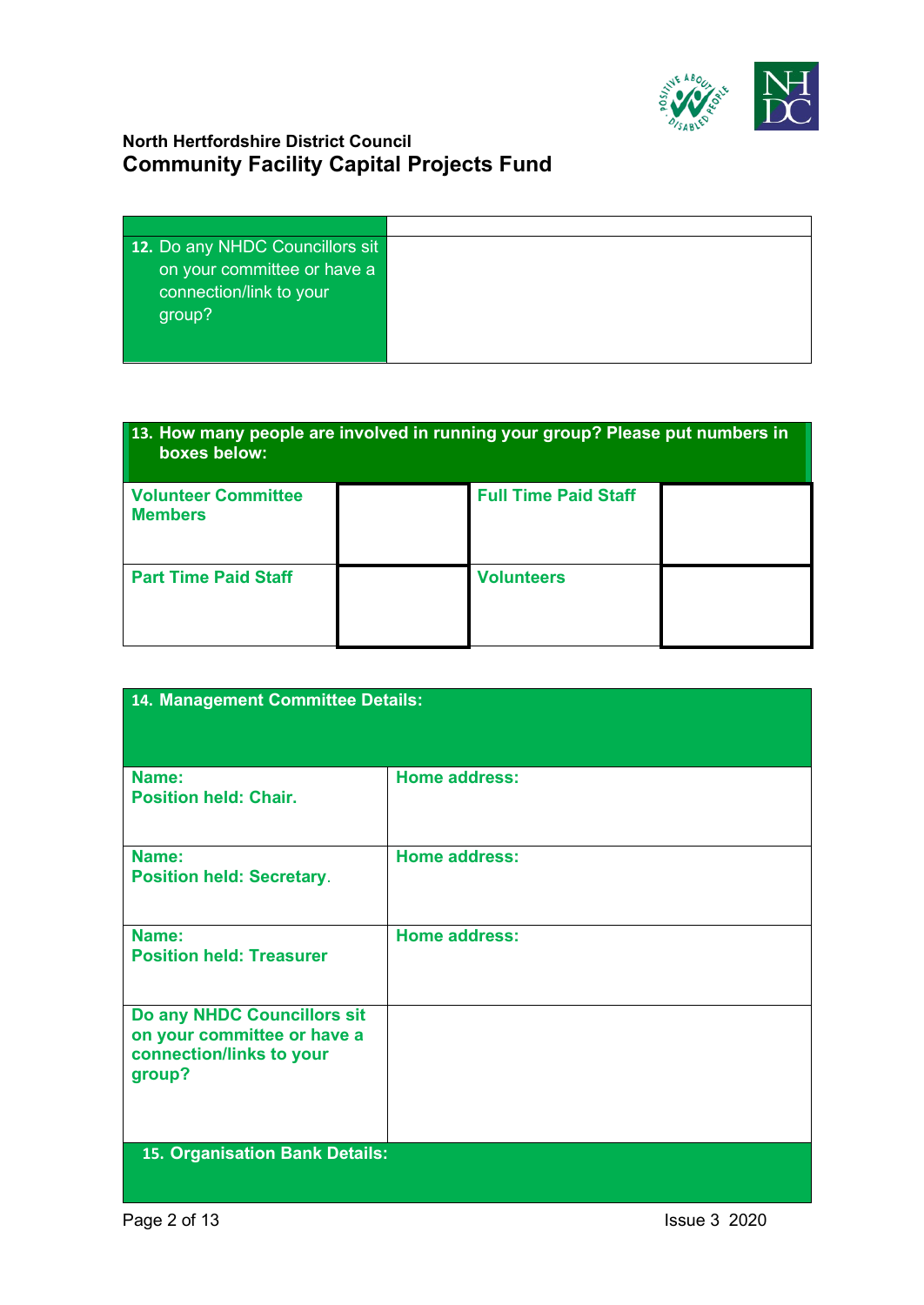

| <b>Bank Name:</b>                                            |  |
|--------------------------------------------------------------|--|
|                                                              |  |
|                                                              |  |
| <b>Sort Code:</b>                                            |  |
|                                                              |  |
|                                                              |  |
| <b>Account Number:</b>                                       |  |
|                                                              |  |
|                                                              |  |
| <b>Account Name:</b>                                         |  |
|                                                              |  |
|                                                              |  |
|                                                              |  |
| <b>PART 2 - PROJECT / SCHEME DETAILS</b>                     |  |
|                                                              |  |
| 16. What is your                                             |  |
| project called?                                              |  |
|                                                              |  |
|                                                              |  |
|                                                              |  |
| 17. Who will manage the                                      |  |
| project? (Please state a                                     |  |
| named individual)                                            |  |
|                                                              |  |
|                                                              |  |
|                                                              |  |
| 18. List partner organisations;<br><b>Funders, community</b> |  |
|                                                              |  |
| groups / organisations                                       |  |
|                                                              |  |
|                                                              |  |
| 19. Outline the project /                                    |  |
| scheme that you need                                         |  |
| funded                                                       |  |
|                                                              |  |
|                                                              |  |
|                                                              |  |
|                                                              |  |
|                                                              |  |
|                                                              |  |
|                                                              |  |
|                                                              |  |
|                                                              |  |
|                                                              |  |
| 20. Who in your local                                        |  |
| community will benefit                                       |  |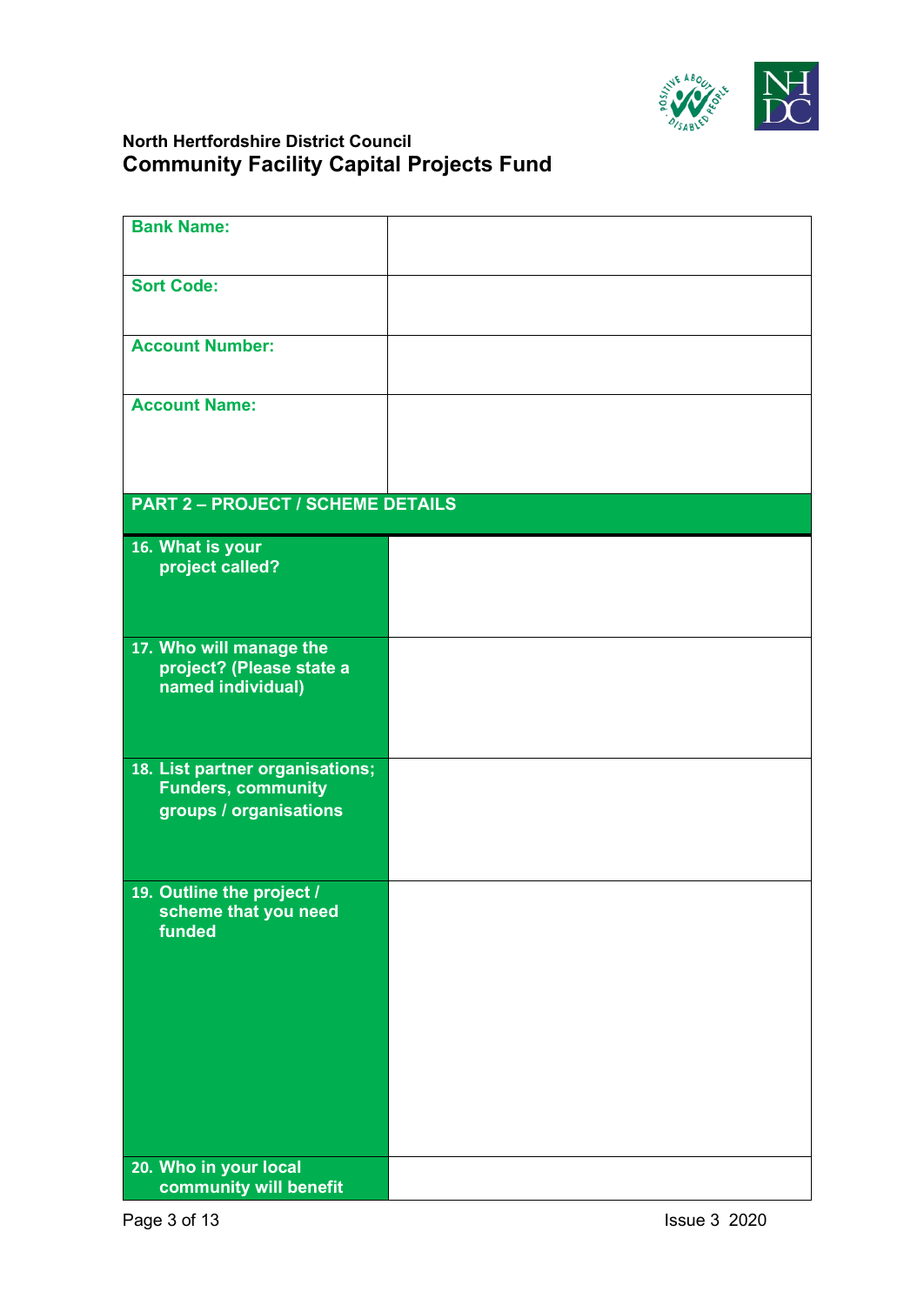

| from your project /<br>scheme?                                                      |                              |
|-------------------------------------------------------------------------------------|------------------------------|
| 21. Is your project / scheme<br>targeting a particular<br>section of the community? | Yes: $\square$ No: $\square$ |
| 22. Is your project / scheme<br>open to all?                                        | Yes: $\square$ No: $\square$ |

| 23. Please tell us how your<br>project / scheme supports<br>one or multiple of the<br><b>Council's priorities listed</b> |  |
|--------------------------------------------------------------------------------------------------------------------------|--|
| below:                                                                                                                   |  |
| <b>Objective 1:</b>                                                                                                      |  |
| Be a more welcoming and                                                                                                  |  |
| <b>inclusive Council</b>                                                                                                 |  |
|                                                                                                                          |  |
| <b>Objective 2: Build thriving</b>                                                                                       |  |
| and resilient communities                                                                                                |  |
| <b>Objective 3: Respond to</b>                                                                                           |  |
| challenges to the                                                                                                        |  |
| environment                                                                                                              |  |
|                                                                                                                          |  |
| <b>Objective 4: Enable an</b>                                                                                            |  |
| enterprising and co-                                                                                                     |  |
| operative economy                                                                                                        |  |
|                                                                                                                          |  |
| <b>Objective 5: Support the</b><br>delivery of good quality                                                              |  |
| and affordable housing                                                                                                   |  |
|                                                                                                                          |  |
| 24. What new activities will                                                                                             |  |
| take place at your centre /                                                                                              |  |
|                                                                                                                          |  |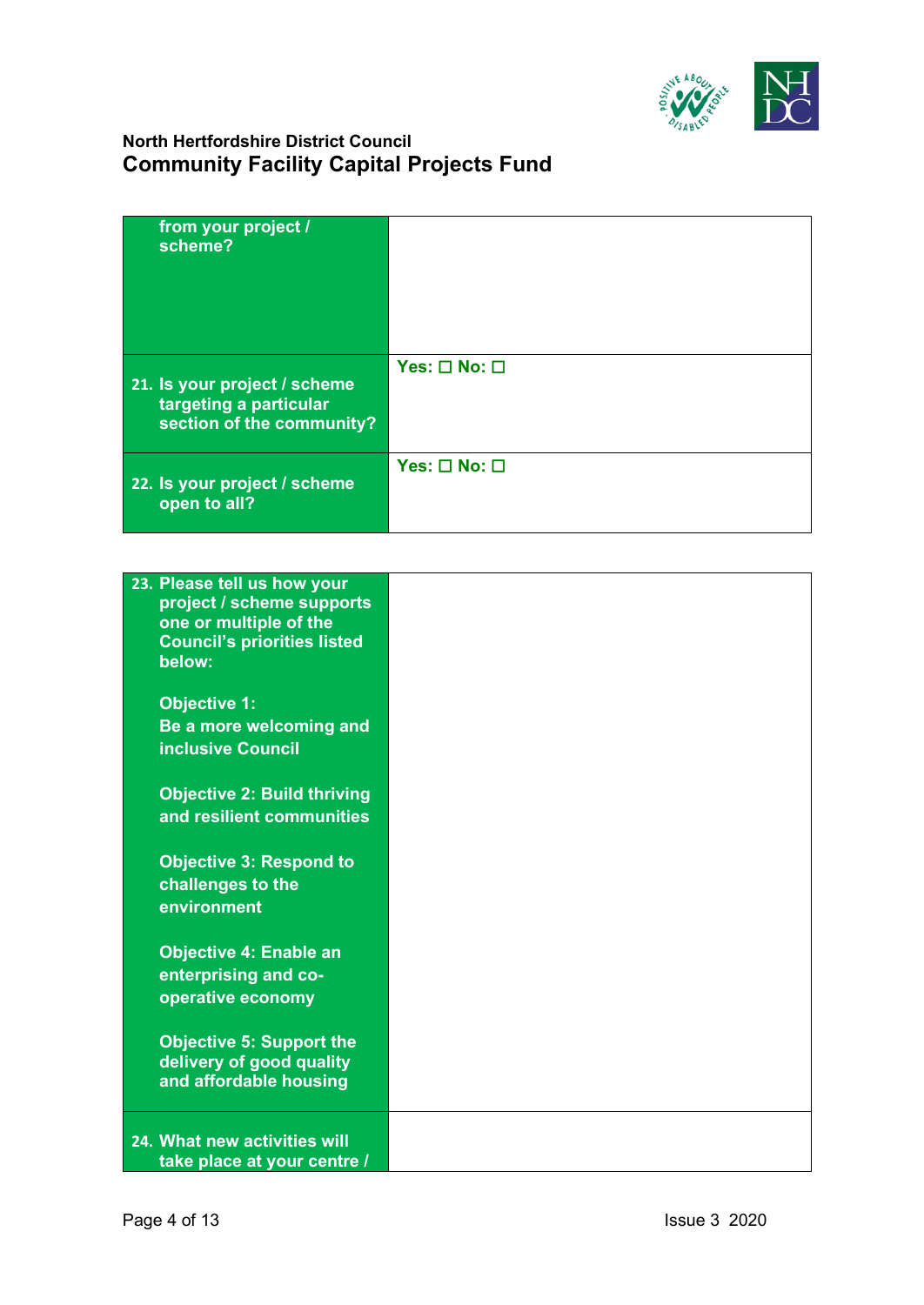

| amenity if funding is<br>approved?                                                                                 |  |
|--------------------------------------------------------------------------------------------------------------------|--|
| 25. How many people use the<br>amenity / centre annually?                                                          |  |
| 26. What increase in usage do<br>you anticipate if funding is<br>approved? (Please provide<br>supporting evidence) |  |

**Please supply an outline Project Plan of the work you intend to undertake.**

**Please supply a copy of the current insurance schedule document for the facility.** *If you cannot, please tell us why.*

**Do you own the building? Yes** ☐ **No** ☐ **If not, please tell us who does and provide written evidence of consent for proposed works and evidence of compliance with relevant lease / occupancy terms**

**Do you own the land? Yes □ No** □ **If not, please tell us who does and provide written of consent for proposed works**

**If appropriate to your application: has Planning Permission been applied for? Yes** ☐ **No** ☐

**If appropriate to your application: has Listed Building Consent, been applied for? Yes** ☐ **No** ☐

If **Yes** and granted, please provide a copies of relevant documents with your application

If **No** please explain why. Please note NHDC Building Control Dept. must be consulted for all Capital Works projects for approval.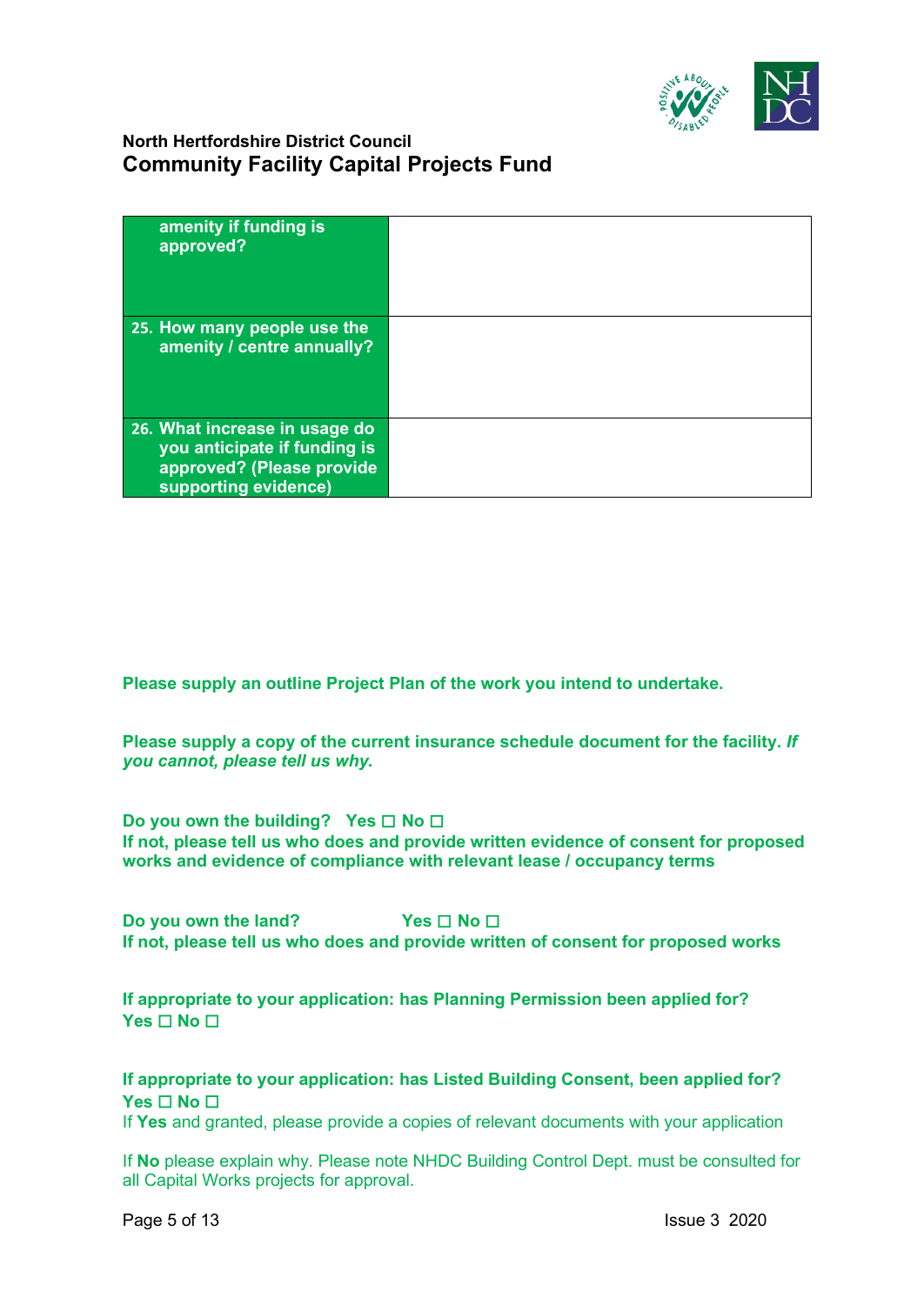

#### Has work already started on the project? Yes □ No □

| <b>PART 3 - FINANCIAL DETAILS</b><br>Please give a detailed breakdown of your expected expenditure. |  |
|-----------------------------------------------------------------------------------------------------|--|
| 27. Capital Expenditure:                                                                            |  |
|                                                                                                     |  |
|                                                                                                     |  |
|                                                                                                     |  |
|                                                                                                     |  |
|                                                                                                     |  |
|                                                                                                     |  |
| Total (A)                                                                                           |  |

# **TELL US WHAT FUNDS YOU ARE EXPECTING TO RECEIVE FROM ELSEWHERE What other fund raising will you be undertaking? Will you charge a fee? If so, what income do you expect to raise? 28. Income generated by your organisation £ Total (B) Please give details of other funding applied for: has this been agreed or is a decision pending? 29. Other Funding Funding Agreed £ Funding Pending £ Total (C)**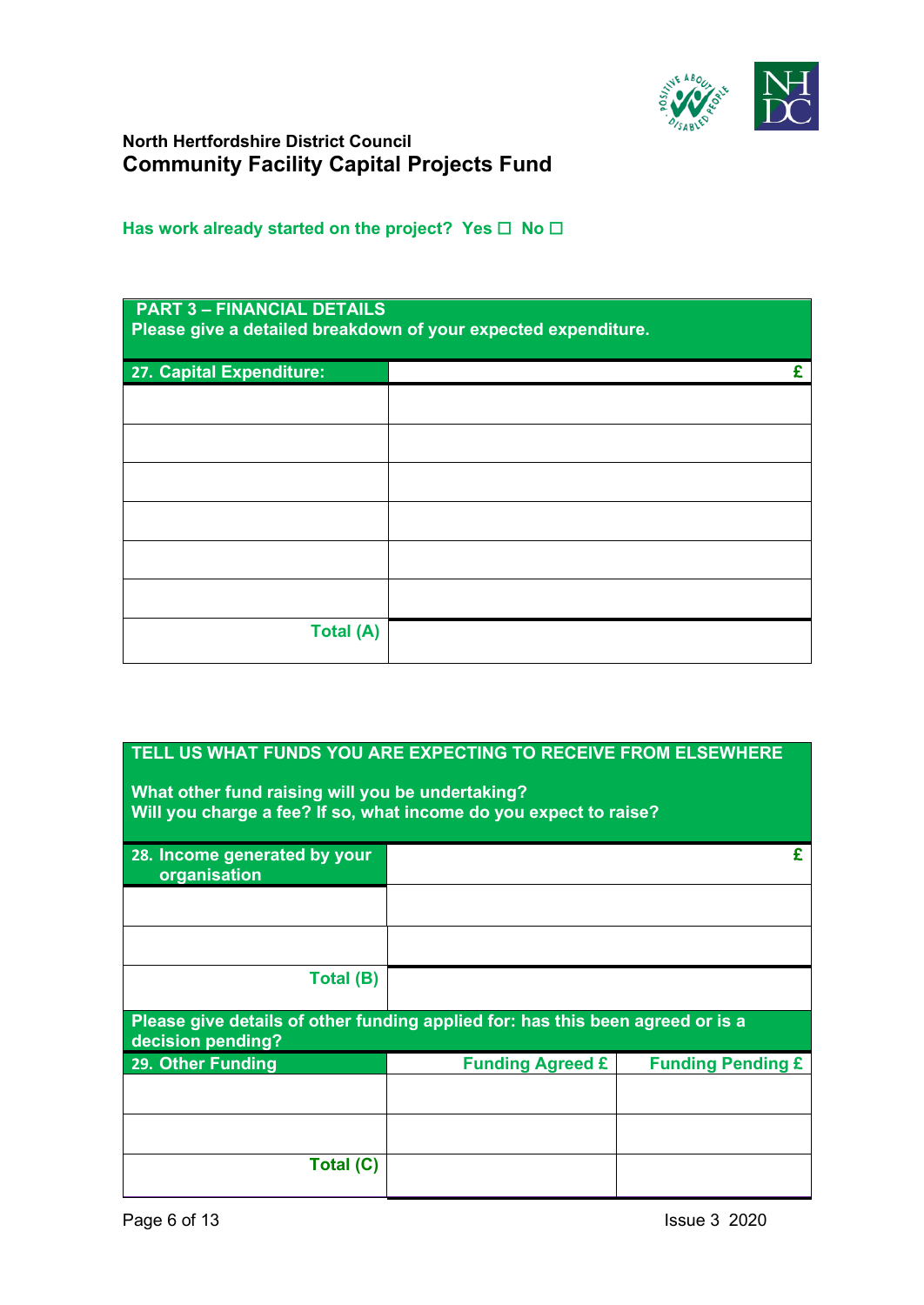

| <b>PART 4 - LOCAL CONSULTATION</b>                                               |  |
|----------------------------------------------------------------------------------|--|
| 30. How have you identified a<br>need for your proposed<br>new project / scheme? |  |
| (Have you consulted /<br>surveyed existing users /<br>local residents)?          |  |
| 31. Were there any problems<br>identified in the<br>consultations?               |  |
| If so, what solutions have you<br>identified?                                    |  |

**If applicable: is the Parish Council supportive of the project / scheme? Yes** ☐ **No** ☐

**(Note: such support should also confirm where necessary, any commitment from the parish/ town / community council that they will provide adequate revenue to continue future maintenance or operation of the facility.)**

| <b>PART 5 - EVALUATING YOUR PROJECT</b>                                                                  |  |  |
|----------------------------------------------------------------------------------------------------------|--|--|
| 32. How will the<br>project/scheme be<br>evaluated for success<br>once the works have been<br>completed? |  |  |
|                                                                                                          |  |  |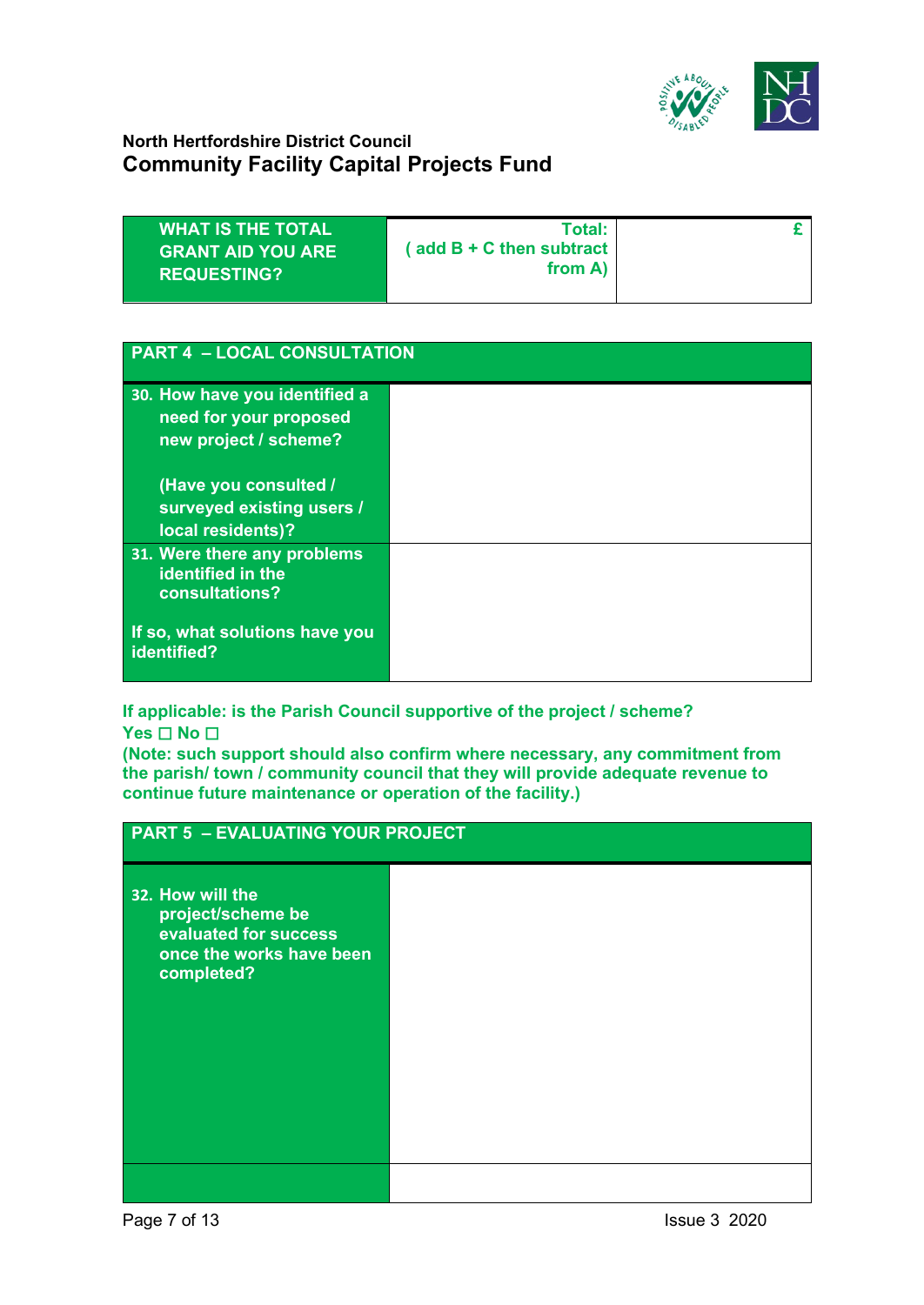

| 33. If applicable: how will<br>future running costs of the<br>new / improved scheme be<br>covered?                 |  |
|--------------------------------------------------------------------------------------------------------------------|--|
| <b>Please give specific</b><br>figures or estimates.                                                               |  |
| For example:<br>How will funds be<br>generated to cover any<br>additional staff,<br>maintenance, services,<br>etc? |  |
| (Note: see question above in<br>regard to areas and projects<br>covered by town/ parish/<br>community councils)    |  |

# **Declaration**

#### **Conditions of Grant**

- **•** The Council will not give grants for events/ purchases which have already taken place, or where work on a project has already begun.
- Grant monies awarded may only be spent on activities described in the application.
- The Council will require details of how the grant was spent, and the provision of receipts, within one month of the completion of the project.
- Any unspent funds must be returned to the Council.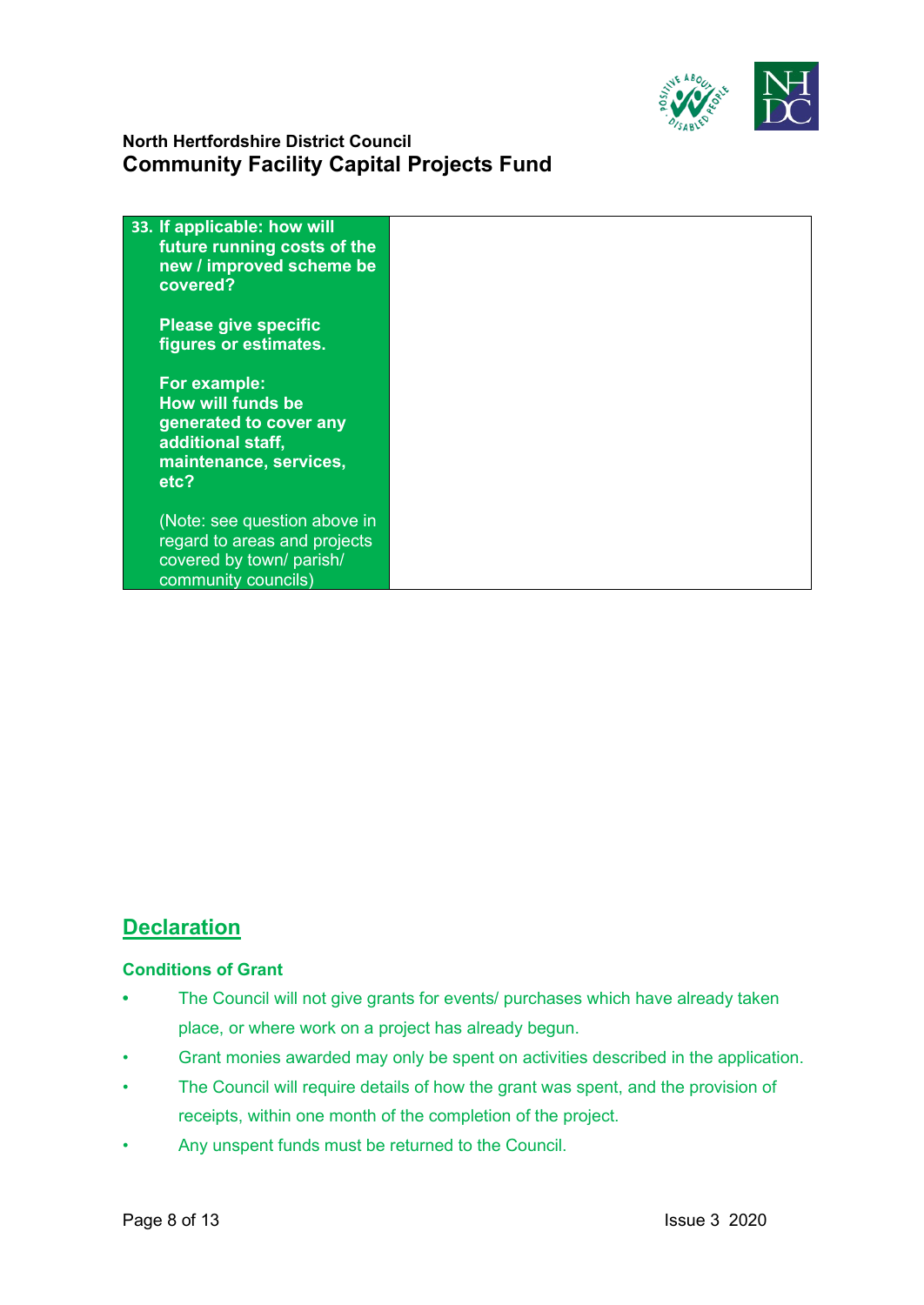

• Details supplied later proved to be incorrect may prejudice a subsequent application.

#### **I declare on behalf of the organisation that:**

- **•** The application is supported by the Organisation's Management Committee.
- To the best of my knowledge and belief the information I have given is correct.
- I understand the conditions on which grant funding is awarded and agree to adhere to those conditions.
- I understand that it will normally take up to 8 weeks for a decision to be reached.
- I authorise the Council to make any necessary enquiries to verify the information on this form, and to cross check information I have given with any other sections within the Council or other organisations.
- I understand that additional conditions may be attached to the award of any grant
- I am content for my contact details to be passed on to NHDC Press Office and to be published on the NHDC website YES□ NO□

| Signed:             |                             |
|---------------------|-----------------------------|
| <b>Print Name:</b>  |                             |
| <b>Office Held:</b> |                             |
| Date:               | Click here to enter a date. |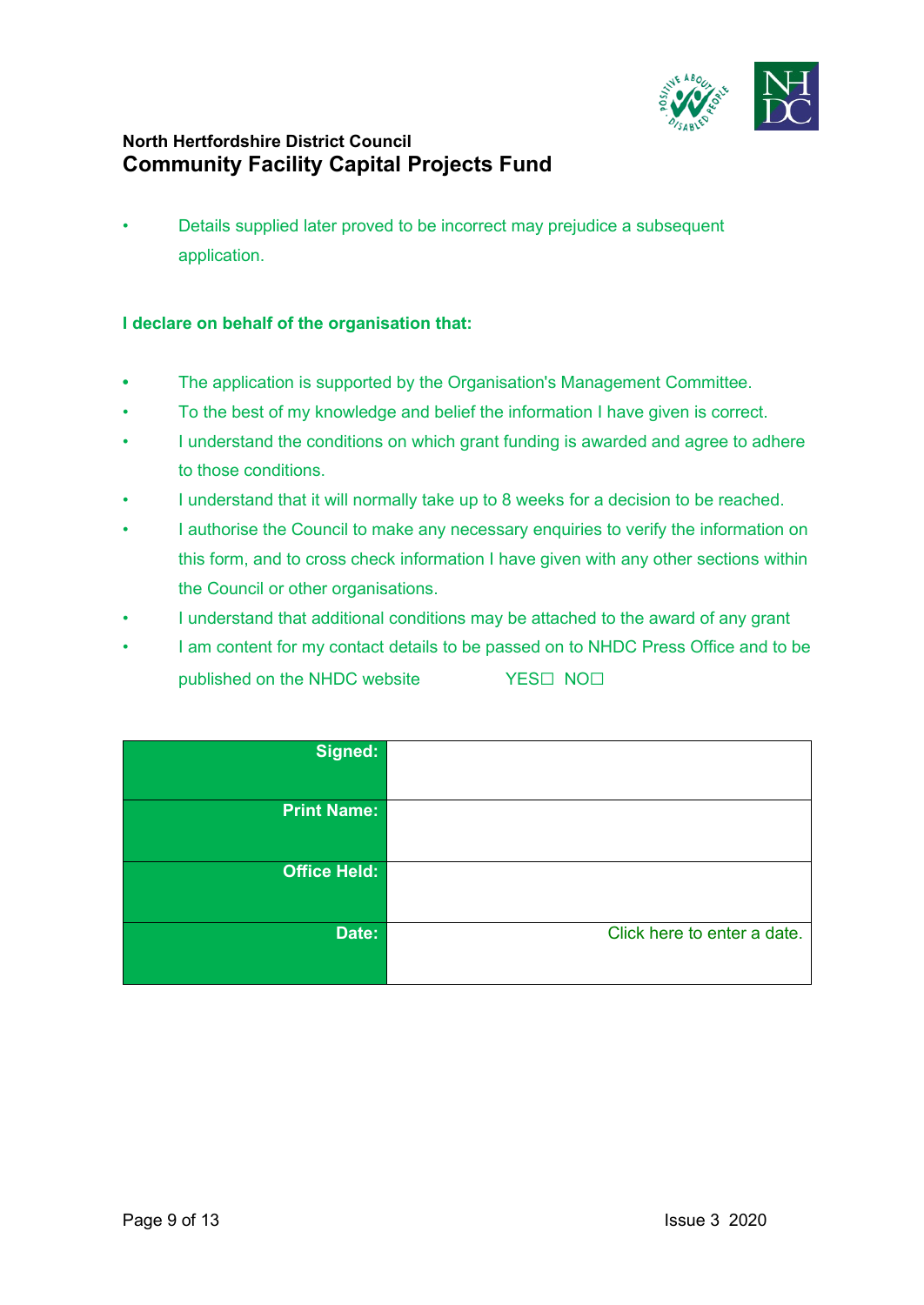

## **Important**

Your application can only be processed if all the questions are answered, the form is signed and if we receive all necessary enclosures.

Please use the checklist below to ensure that you are sending us **everything** that is required to process your application.

**Please note if all of these questions are not answered your application will be returned to you for completion and this will delay the consideration of your application**.

#### **Checklist**

| All questions are answered completely:                                                                     |  |
|------------------------------------------------------------------------------------------------------------|--|
| The form has been signed by the Chair, Vice Chair, Treasurer<br>or Secretary of your Management Committee: |  |

**Required supporting documents. Have you sent us:**

| A copy of your constitution dated and signed as adopted by<br>your group?                                                                                                                                                                                                                                           |  |
|---------------------------------------------------------------------------------------------------------------------------------------------------------------------------------------------------------------------------------------------------------------------------------------------------------------------|--|
| A copy of your Safeguarding Policy if working alongside<br>children or vulnerable adults? (If using virtual platforms such<br>as Zoom, the policy must explain what measures are in place<br>to safeguarding participants online).                                                                                  |  |
| In light of the Coronavirus pandemic, NHDC need to ensure<br>that organisations in receipt of our grants are compliant with<br>current Covid-19 Government Guidelines. (This application<br>process does not act as an assessment of the submitted risk<br>assessment).<br>A copy of your Covid-19 Risk Assessment? |  |